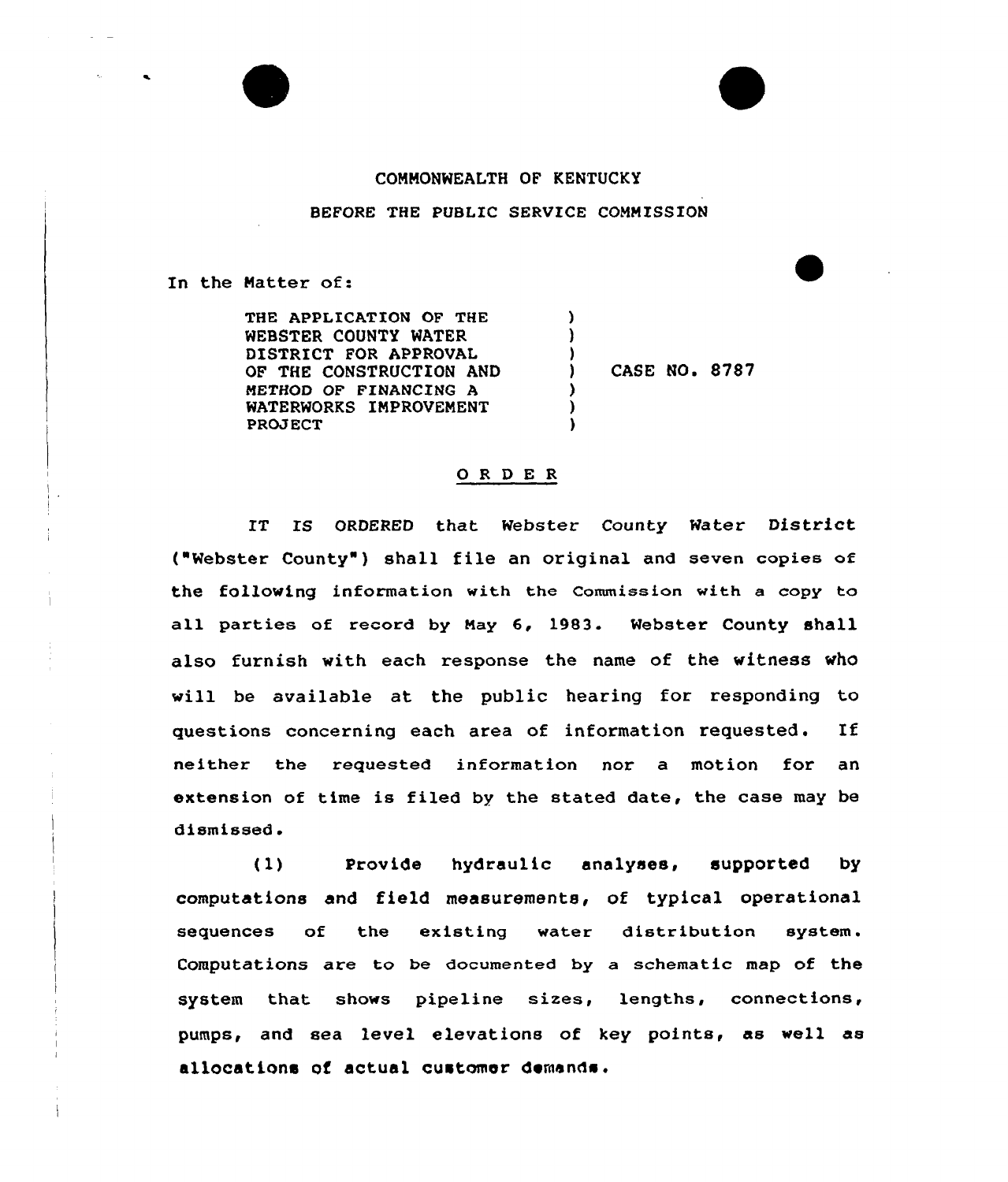

(3) Provide hydraulic analyses, supported by computations and field measurements, of typical operational sequences of the water distribution system after the proposed improvements have been made.

(4) Provide copies of manufacturers' pump characteristic {head/capacity) curves for the existing discharge pumps at Webster County Water District's water treatment plant.

(5) Provide a pressure recording chart showing the actual 24-hour continuously measured pressure available at Webster County Water District's 300,000-gallon tank located at Dixon. Identify the 24-hour period recorded, the exact location of the pressure recorder and the sea level elevation of the recorder .

(6) Provide a pressure recording chart showing the actual 24-hour continuously measured pressure available at Webster County Water District's water main in the vicinity of the proposed extension at the intersection of Highways 132 and 1340. Identify the 24-hour period recorded, the exact location of the pressure recorder and the sea level elevation of the recorder.

(7) Provide a pressure recording chart showing the actual 24-hour continuously measured pressure available at

 $-2-$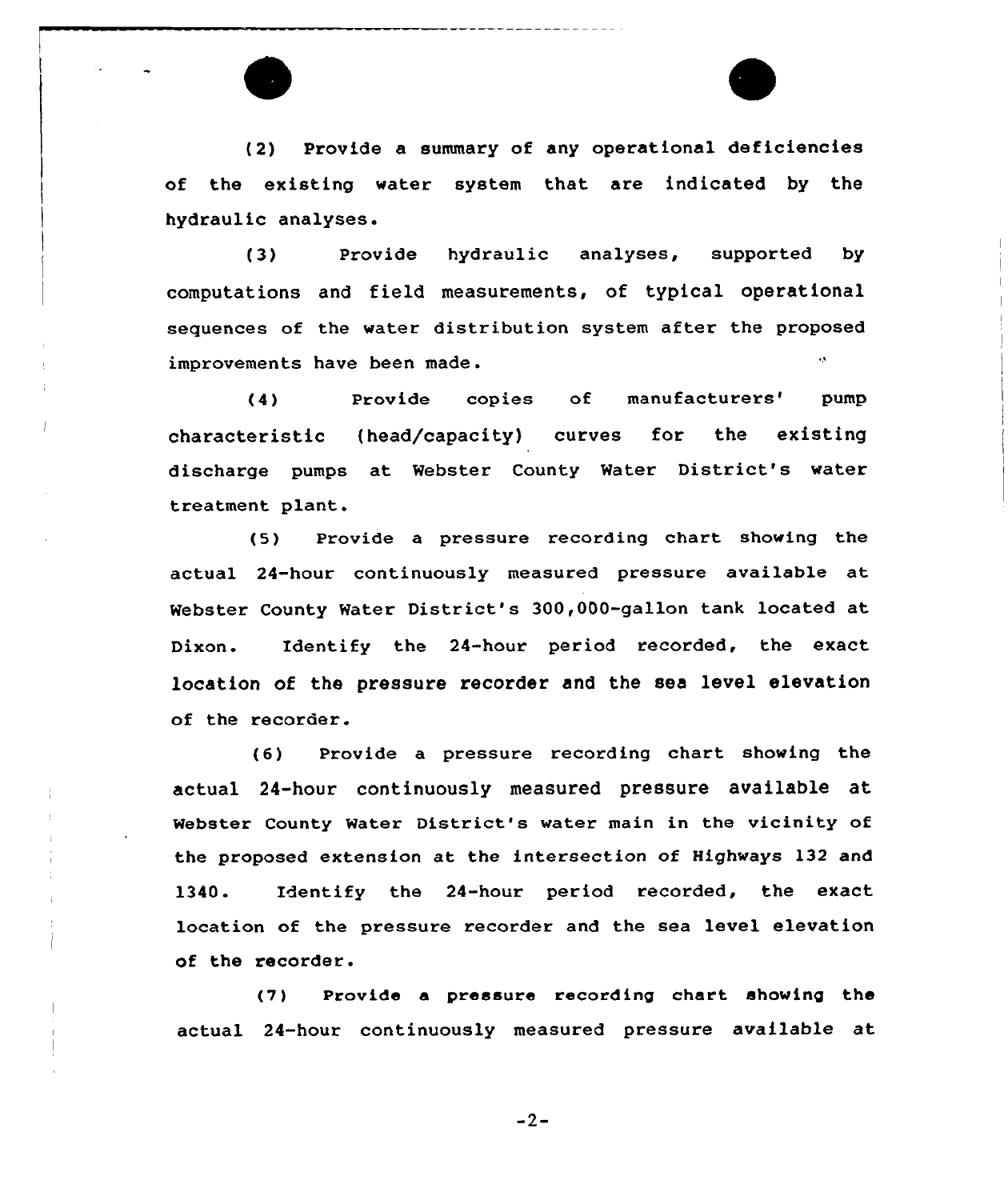

the community of Whestcroft. Identify the 24-hour period recorded, the exact location of the pressure recorder and the sea level elevation of the recorder.

(8) How many customers does Webster County have between the proposed extension connection and the end of the water system at Wheatcroft? What is the average daily demand of these customers2 What is the daily peak demand of these customers?

(9) What is the average daily demand of the City of Clay? What is the daily peak demand of the City of Clay?

(10) What is the average daily demand of the City of Dixon2 What is the daily peak demand of the City of Dixon?

(ll) How many new customers, exclusive of the mine, will be added by the proposed extension? What will be their average daily demand? What will be their daily peak demand?

(12) At what points on the proposed extension will water service be provided to the Webster County Coal Company2 What will be the average daily demand at each of the coal company's service points? What will be the daily peak demand at each of the coal company's service points? How vere these demands determined?

(13) Will the coal company provide any on-site water storage facility? If so, what type and what capacity will they provide?

(14) Will the coal company's use of the water from Webster County include any underground mining operations? If

 $-3-$